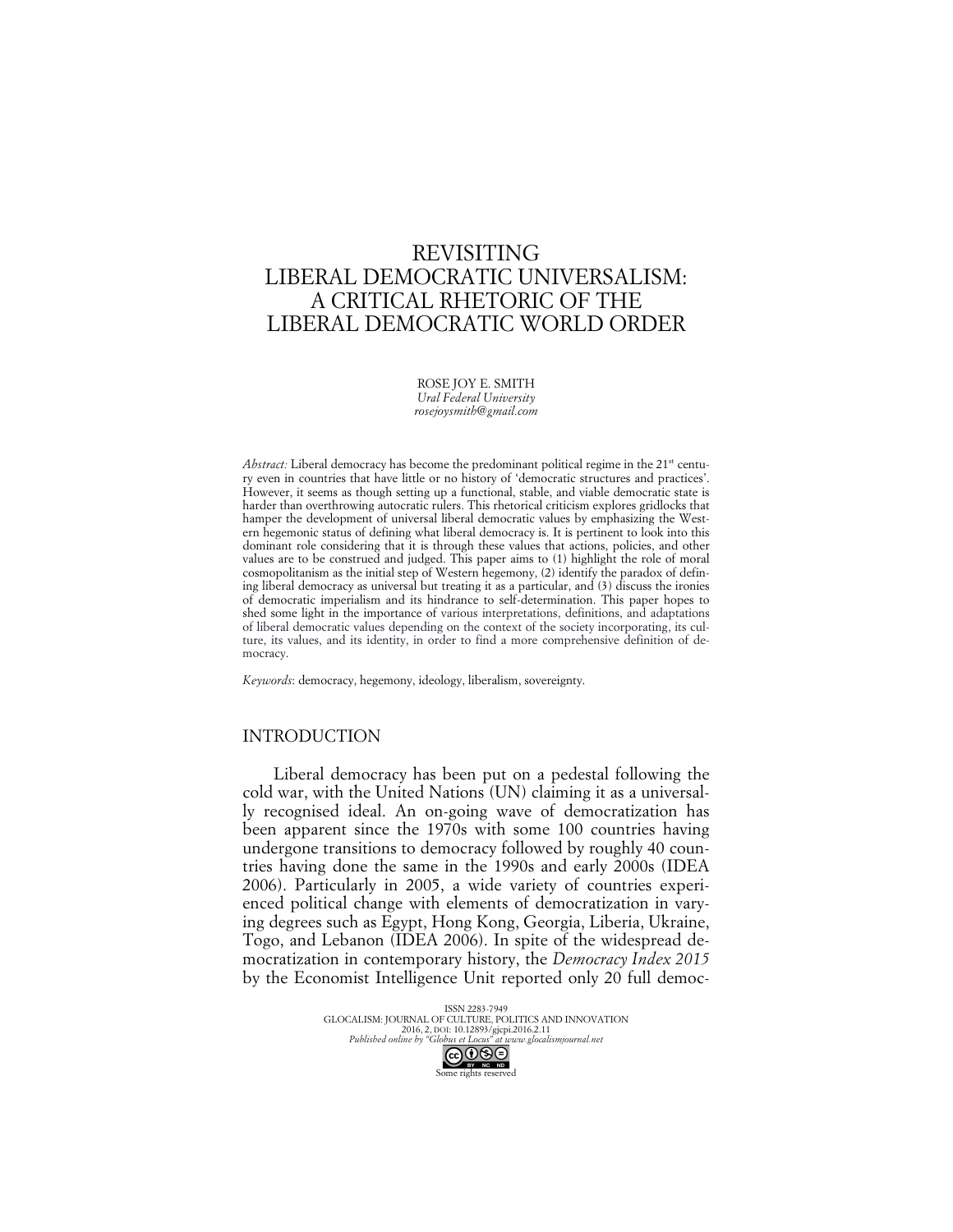racies, 59 flawed democracies, 37 hybrid regimes, and 51 authoritarian regimes<sup>1</sup>. The full democracies identified by the report are composed of mostly western nations particularly those from North America, Europe, and Australia with an exception of 2 non-Western nations taking the 18<sup>th</sup> and 19<sup>th</sup> place (Mauritius and Uruguay respectively). In another report, Freedom House, claimed that in 2015, 89 countries (46%) in the world are 'Free' 2 . After looking closely at the regional trends, the report shows that only the regions of Europe and the Americas have a majority of 'Free' countries, while the Middle East and North Africa, which is composed of mostly Muslims, and Eurasia, which is mostly post-Soviet countries, have a majority of 'Not Free' states. It is does not go without saying that these two regions have had a history of conflict with the West particularly those of the religious and political kind, respectively. The other two regions, Sub-Sahara Africa and Asia Pacific, which were predominantly colonies of European empires, were reported to have 20% and 41% 'Free' countries. In 1900-1901, leading newspapers announced that the twentieth century was to be the century of democracy and in 1920, a prominent authority on political systems could write that democracy no longer had any challengers; however, the two reports mentioned seem to claim otherwise (Gastil 1990).

David M. Black, in an occasional and commissioned paper by the Library of Parliament of Canada, stated that "the end of the cold war rivalry between Western countries and blocs of communist countries saw the rise of interest in and attempts to encourage the development of democracies in countries with little or no history of democratic structures and practices" (Black 2006). Due to this kind of background, the celebration of the collapse of an autocratic regime is followed by the realization that overthrowing a dictator turns out to be much easier than setting up a functional, stable, and viable democratic state for the people. "The new regime stumbles, the economy flounders and the country finds itself in a state at least as bad as it was before" such as what happened in the Arab spring, and also in Ukraine's Orange revolution a decade ago (The Economist 2014). According to the International Democracy and Electoral Assistance (IDEA)'s publication *Democracy, Conflict, and Human Security*, "the process of introducing democratic practices is inherently troubled" because these transitions "rearrange political competition, alter structures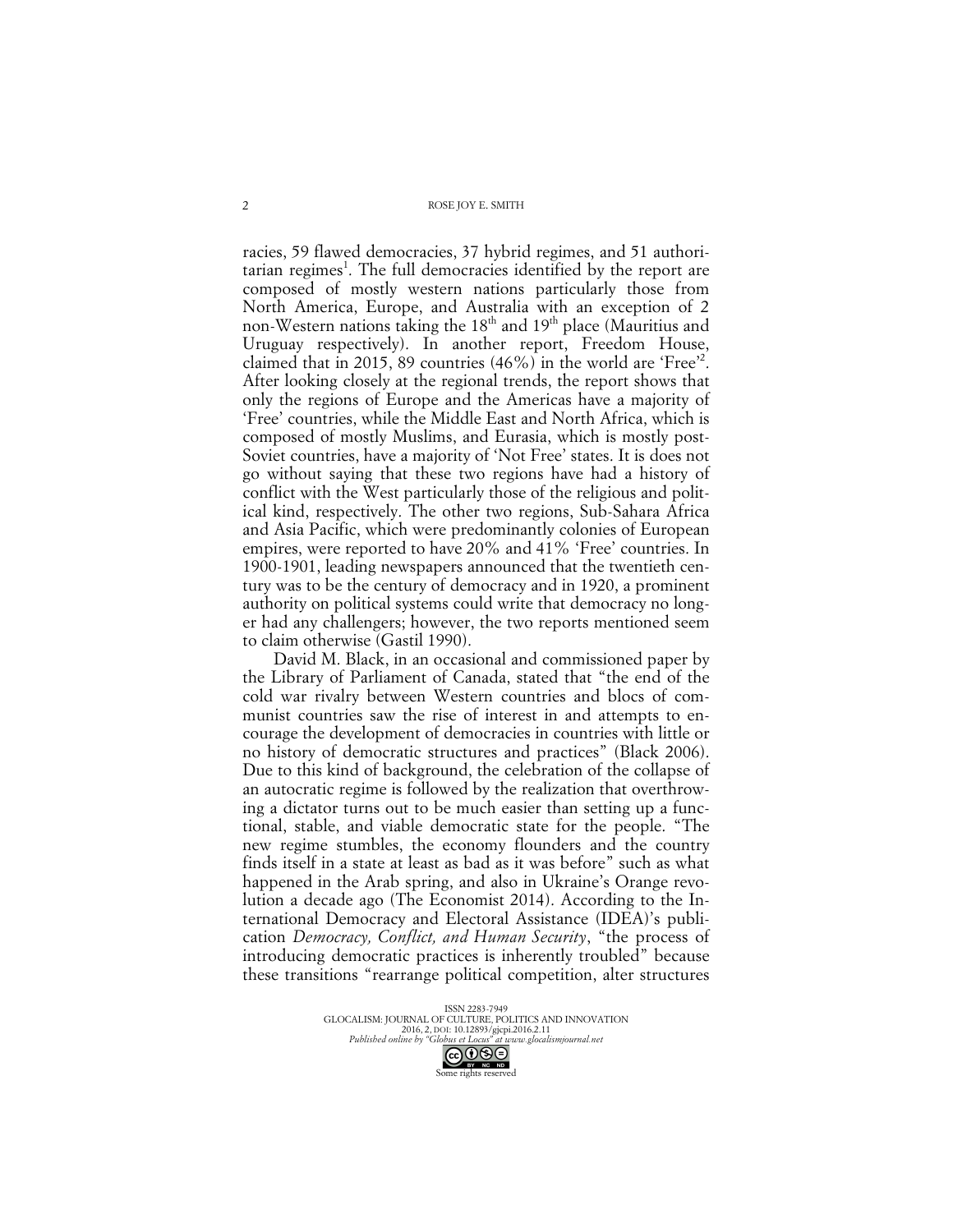and power relations, and often exacerbate social problems rather than ameliorating them" creating a political reform that is actually destabilizing (IDEA 2006). While democratization is ideally intended to function as the ultimate conflict management system for a society and help promote human security, at times, the process itself can stimulate conflicts creating the opposite effect (IDEA 2006).

This paper invites its readers to revisit the liberal democratic values and to keep an open mind in understanding what may cause drawbacks in the acceptance and the establishment of a political system that claim to be grounded on universalistic values. This rhetorical criticism aims to emphasise the Western hegemonic status of defining what liberal democracy is, which is pertinent to the world today considering that it is through these values that actions, policies, and other values are to be construed and judged. It will do so by (1) highlighting the role of moral cosmopolitanism as the initial step of Western hegemony, (2) identifying the paradox of defining liberal democracy as universal but treating it as a particular, and (3) discussing the ironies of democratic imperialism and its hindrance to self-determination. The paper aims to highlight the importance of creating an approach that is more comprehensive in such a way that it takes into consideration the diversities of societies today instead of overlooking them.

## MORAL COSMOPOLITANISM AS THE INITIAL STEP FOR WESTERN DOMINANCE

The idea of Antonio Gramsci, an Italian Marxist theorist and politician, of the hegemony works in such a way that certain kinds of ideology or culture are imposed by the ruling elite as the "preferred form, which happens through a process of consent – the ruled-over classes tend to internalise the ideology or dominant culture and behave as if that culture is their own" (Nye 2008: 61). Although it does not prohibit alternative forms, these are regarded as having a lower status than that of the dominant one. This concept "suggests that political relations are a process of struggle, through which the ruling group have to negotiate with and impose – by force and by other means, such as through education – their particular cultural views, standards, and practices" (Nye 2008:

> ISSN 2283-7949 GLOCALISM: JOURNAL OF CULTURE, POLITICS AND INNOVATION 2016, 2, DOI: 10.12893/gjcpi.2016.2.11 *Published online by "Globus et Locus" at www.glocalismjournal.net*  $\bigcirc$   $\bigcirc$   $\bigcirc$ Some rights reserved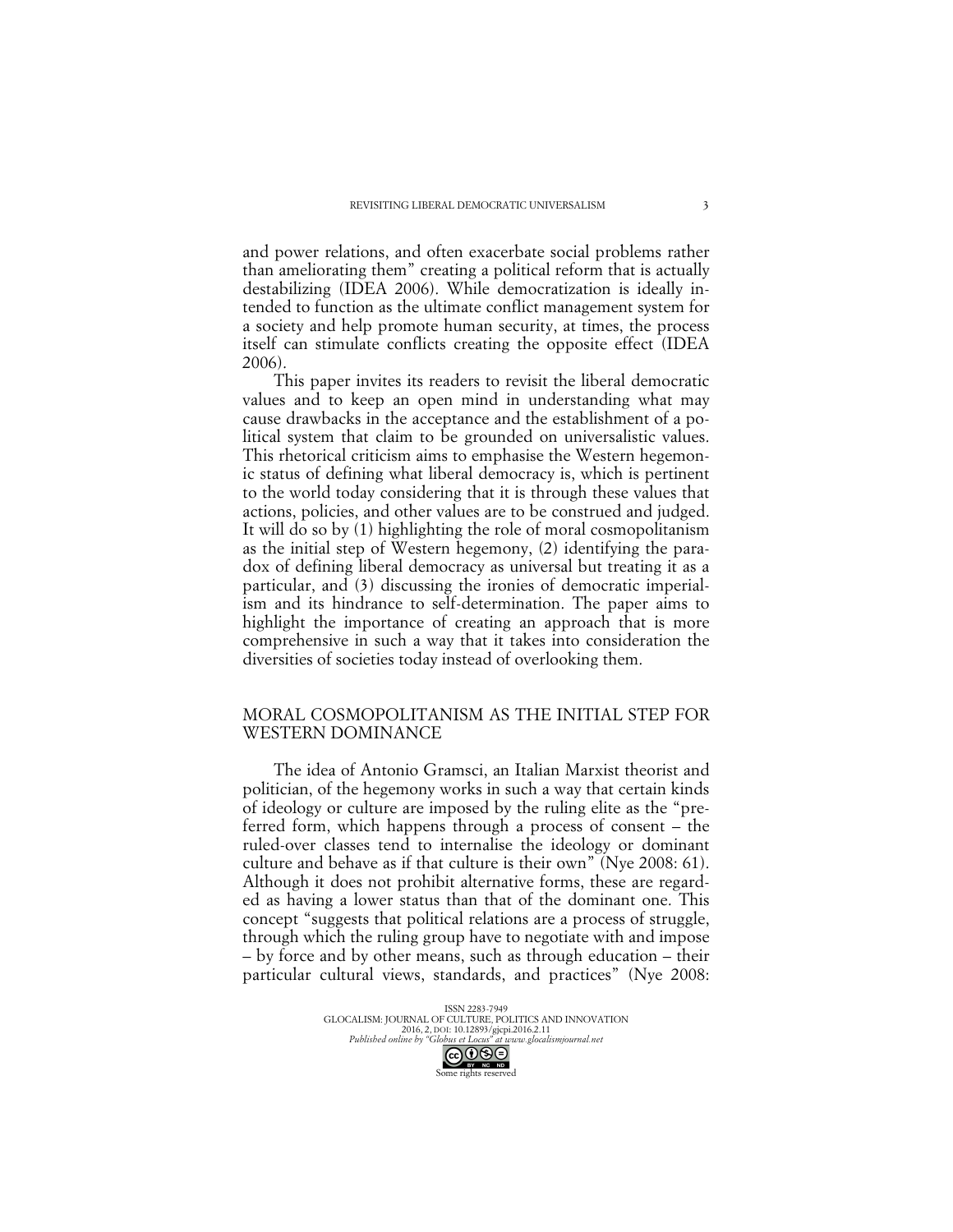61). Certain subaltern groups, instead of resisting and challenging the hegemonic culture or ideology, may seek to engage with the hegemonic culture and make it their own in attempt to get some power for themselves (Nye 2008: 61). This ideology or culture serves as a vehicle to exert power in which those who are ruled begin to participate in their own exploitation by taking on the cultural trappings of the powerful (Nye 2008: 61-62). Moral Cosmopolitanism has done the same through its assertion of universal norms.

During Nassir Abdulaziz Al-Nasser's lecture entitled *How Universal are Universal Values?* in Bait el Hikma, Carthage, Tunisia last 2012, he mentioned Francis Fukuyama's assertion that "liberal democracy and its values are the endpoint of humanity's socio-cultural evolution" because "we have reached the ultimate form of organizing social life, of articulating the social contract" (Al-Nesser 2012). Recognizing the realities of the world today as well as the particularities of each society, he claims that "it is possible always to strive constructively towards the utmost level of universality" since "the journey of humanity moves endlessly towards the universality articulated by Emmanuel Kant, who dreamt of perpetual peace" (Al-Nesser 2012). This Kantian notion that peace depends on both the existence of republican constitutions within states and a pacific union among liberal states prevail in the global system of today with the high worth placed on liberal democracy fuelling democratization movements. However, Amitav Acharya posed a critical question: "Did Kant recognise the right of non-European societies to choose their own political systems?" The fact that Kant denounced colonialism does not necessarily mean that he allowed for peaceful long-lasting association between states who are liberal and not (Acharya 2007: 18). "On the contrary, he allowed for liberal states engaging in what Hume called 'imprudent vehemence' (in Hume's words) against nonliberal states" or what can also be characterised as aggression against or enmity towards non-liberals because peaceful restraint seem to only work between liberal states (Acharya 2007: 18). Whether this Democratic Peace Theory has found all the right paths to truth or not is besides the point but rather whether it has acquired a Gramscian hegemonic status due to the dominance of Western power over the last few centuries in such a way that it operates largely unconsciously in the minds of others regardless of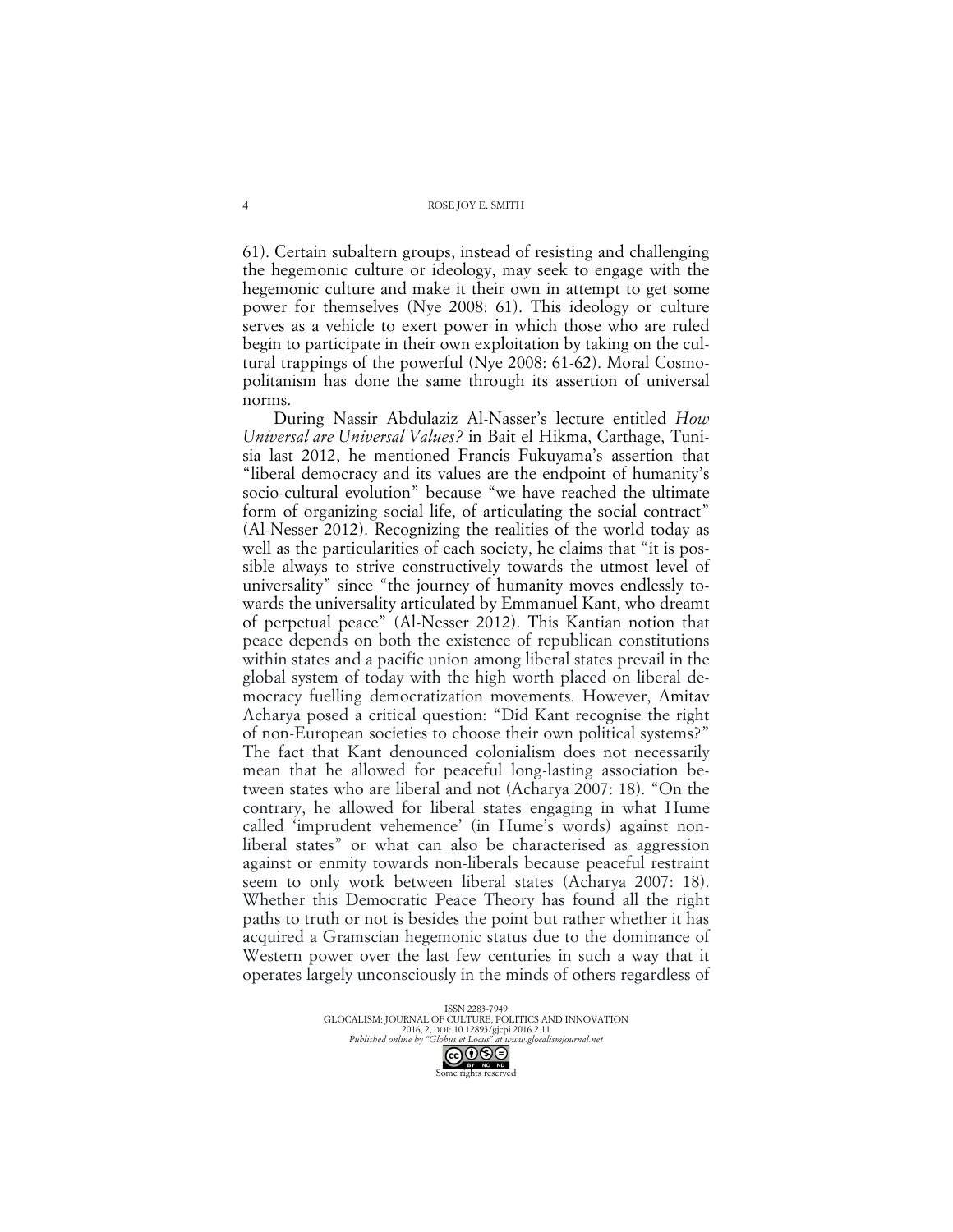whether the theory is correct or not (Acharya 2007). And, it seems to have done so.

Universal norms, codified in international law, protect individuals through bypassing nation-states claiming an enforceable legal status as citizen of the world. The political subject of universal norms needs to be legitimated and founded through movements and parties of world citizens, which is a requirement for a neo-Kantian prescription to hold (Parker 2003: 161). In dissecting the dimension of 'moral cosmopolitanism' by Acharya, it can be seen how certain norms come to be universal: 1) the norms being propagated should claim universality or cosmopolitanism; 2) the agents spreading such norms should be transnational agents, moral entrepreneurs, or social movements; 3) the norm diffusion should rely heavily on 'moral proselytism' and pressure, in such a way that through shaming over framing, and sanctions over saving face according "little space to positive action and voluntary initiative by the norm-takers; and 4) the resistance to cosmopolitan norms are illegitimate or immoral, which emphasises conversation rather than contestation" (Acharya 2007). Through this mechanism of hegemony, the success of liberal democratic norms are rooted from that fact that "universalistic claim about what is good are considered more desirable and more likely to prevail than norms that are localised or particularistic" and is "rooted from a well-known dislike of cultural relativism serving as a pretext for Third World dictators and human rights violations" (Acharya 2007).

# THE PARADOX OF TREATING THE UNIVERSAL A PAR-TICULAR

Amartya Sen claims that today "a country does not have to be deemed fit for democracy; rather, it has to become fit through democracy" (Sen 1999: 4). These universalistic claims seem to be suspect because all societies have their own definition of what democracy is – let alone what liberal democracy is. One country may call itself liberal democratic but another may disagree. Authority on a definition, which creates a monopoly of truth, cannot be had by one state – or one entity alone – because it would have the tendency to be biased. The fact that one would have to under-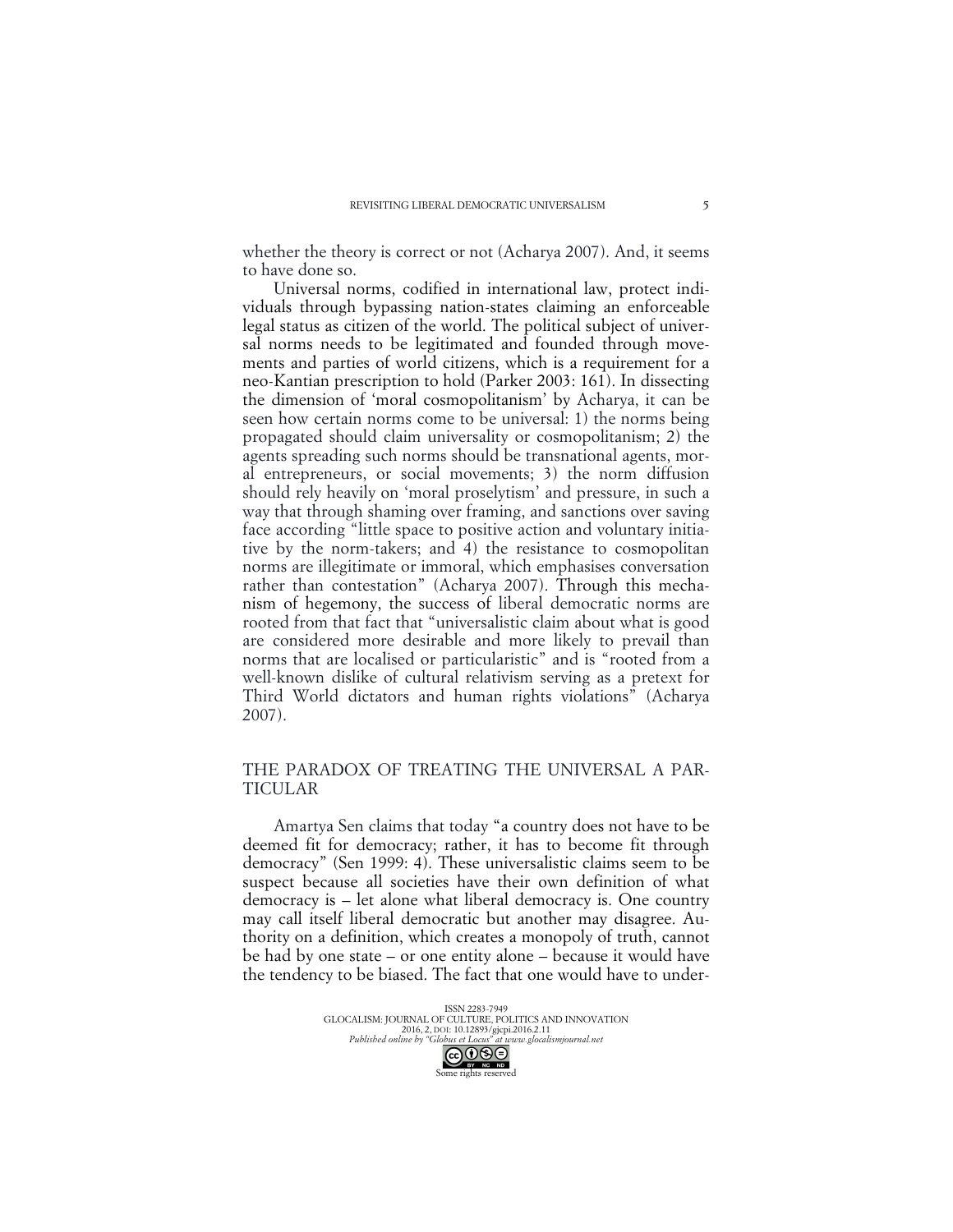ROSE JOY E. SMITH

stand the medieval Western conception of society that preceded the liberal era in order to understand liberal political philosophy shows that Western values shape the liberal democratic theory that are promoted to be universal today. Liberalism was largely reactionary to medieval thought, which was a philosophical opposition to traditional authority based on divine wisdom, religion, and the common law (Cobbah 1987: 312). "In particular, competing cultural perspectives tend to undermine each other's priorities and, in the process, to diminish the prospects of developing truly universal standards of human rights and more effective mechanisms for achieving them" (An-Na'im 1992: 1). The Minister of Foreign Affairs of the Republic of Singapore, Mr. Wong Kang Seng, in the 1993 World Conference on Human Rights in Vienna highlighted the dangers of a universalistic recognition of the ideal of human rights if "used to deny or mask the reality of diversity", most especially since "the gap between different points of view will not be bridged if this is ignored" (Seng 1993). He corroborated this claim by stating that "when the Universal Declaration was being formulated in 1947, no less an authority than the American Anthropological Association cautioned that 'what is held to be a human right in one society may be regarded as anti-social by another people' and that 'respect for differences between cultures is validated by the scientific fact that no technique of qualitatively evaluating cultures has been discovered'" (Sen citing The Statement on Human Rights issued by the American Anthropologist in 1947). He identifies the reality of competing states and contending interests that lead to an inevitable difference of opinions over human rights (Seng 1993). The current and foreseeable hegemonic universal values that liberal democracy hold, unless designed and expressed within the widest possible range of *Weltanschauungen* (world views), cannot be seen truly universal.

Freedom House, in its Freedom in the World survey, provides an annual evaluation of the state of global freedom as experienced by individuals, wherein the survey measures freedom, defined as the opportunity to act spontaneously in a variety of fields outside the control of the government and other centres of potential domination, according to two broad categories: political rights<sup>3</sup> and civil liberties<sup>4</sup>. By discussing the two core values of liberal democracy, which are freedom and individualism, the rest of this section aims to highlight the importance of acknowledging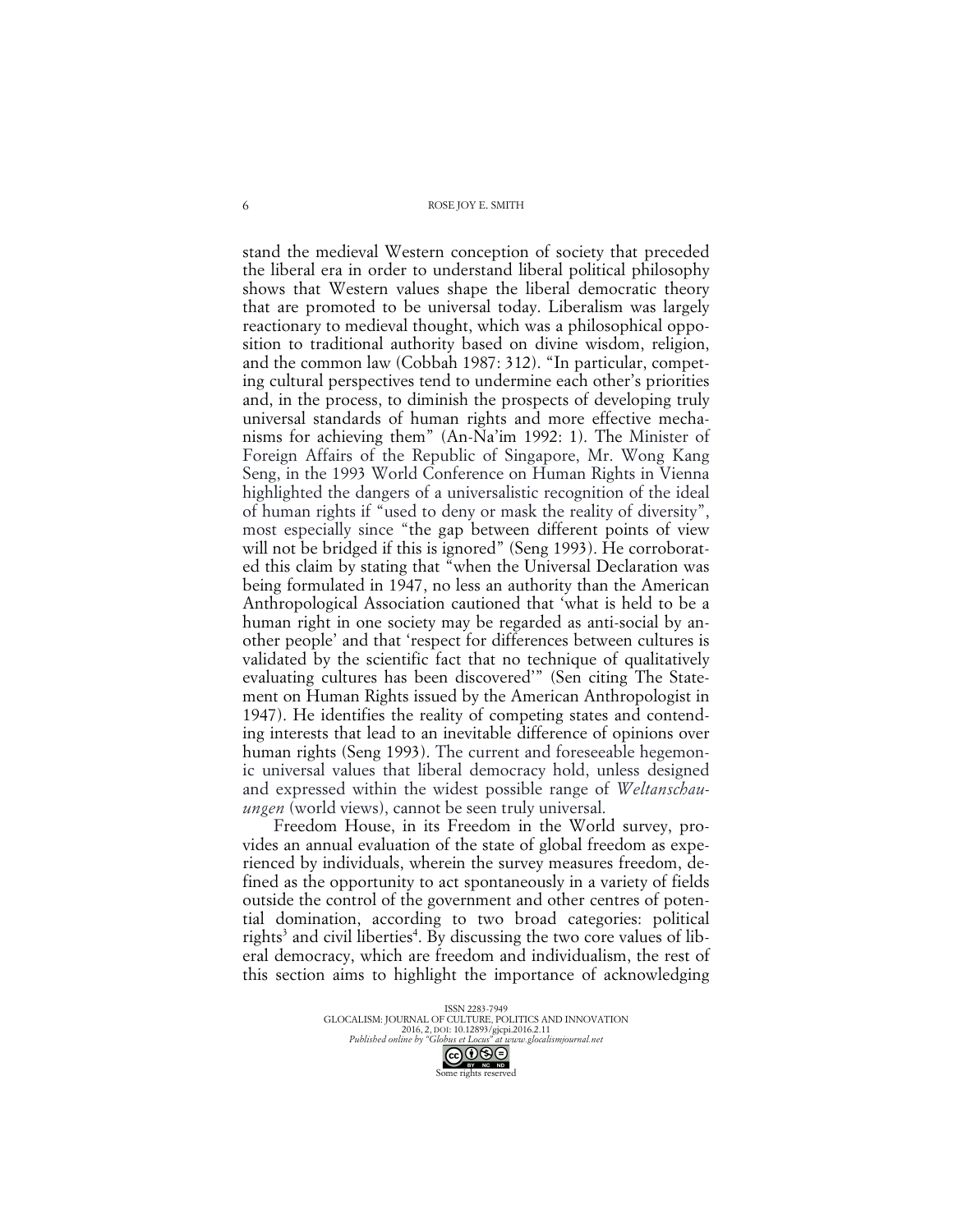diversity in framing universal values. The real issue that Sen identifies is not whether these non-freedom perspectives are present, but whether the freedom-oriented perspectives are absent (Sen 1997: 17). This seems to be a good starting point in proving the universality of these values, which creates an open atmosphere for diversity and free interaction of ideas immune to the dangers of imposition.

Asian values have often been seen as hostile to democratic principles and political rights due to traditionally valuing discipline and not political freedom (Sen 1999). However, there have been various cases on which democratic values are evident in Asia. The first example is the idea that Asian values, particularly teachings of Confucius, espouse blind allegiance to the state putting the state first before the individual. However, Sen writes that "Confucius himself did not recommend blind allegiance to the state", which can be seen when Zilu asks him 'how to serve a prince' (Sen 1999). Confucius replies that he should tell him the truth even if it offends him, which goes to show that he does not forgo the recommendation to oppose a bad government tactfully, if necessary: "When the [good] way prevails in the state, speak boldly and act boldly. When the state has lost the way, act boldly and speak softly" (Sen 1999). In addition, "Confucius provides a clear pointer to the fact that the two pillars of the imagined edifice of Asian values, loyalty to family and obedience to the state, can be in severe conflict with each other" (Sen 1999). Sen writes that Confucius acknowledged the tension between the two; and, when a governor praised the unbending integrity of a son who denounced his father for stealing a sheet, he stated: "Among my people, men of integrity do things differently: a father covers up for his son, a son covers up for his father – and there is integrity in what they do" (Sen 1999).

The second example would be on the absence of freedom in Asian values. One example given by Sen is India's Kautilya, the author of *Arthashastnz*, which can be translated as economic science<sup>5</sup>. While it is true that "Kautilya is no democrat, no egalitarian, no general promoter of everyone's freedom", he espouses happiness of subjects and order of kingdom through other means such as effective administration, disaster prevention, and support for the less fortunate in the society (Sen 1997: 21). While freedom is had only by the upper classes in the society, he highlights the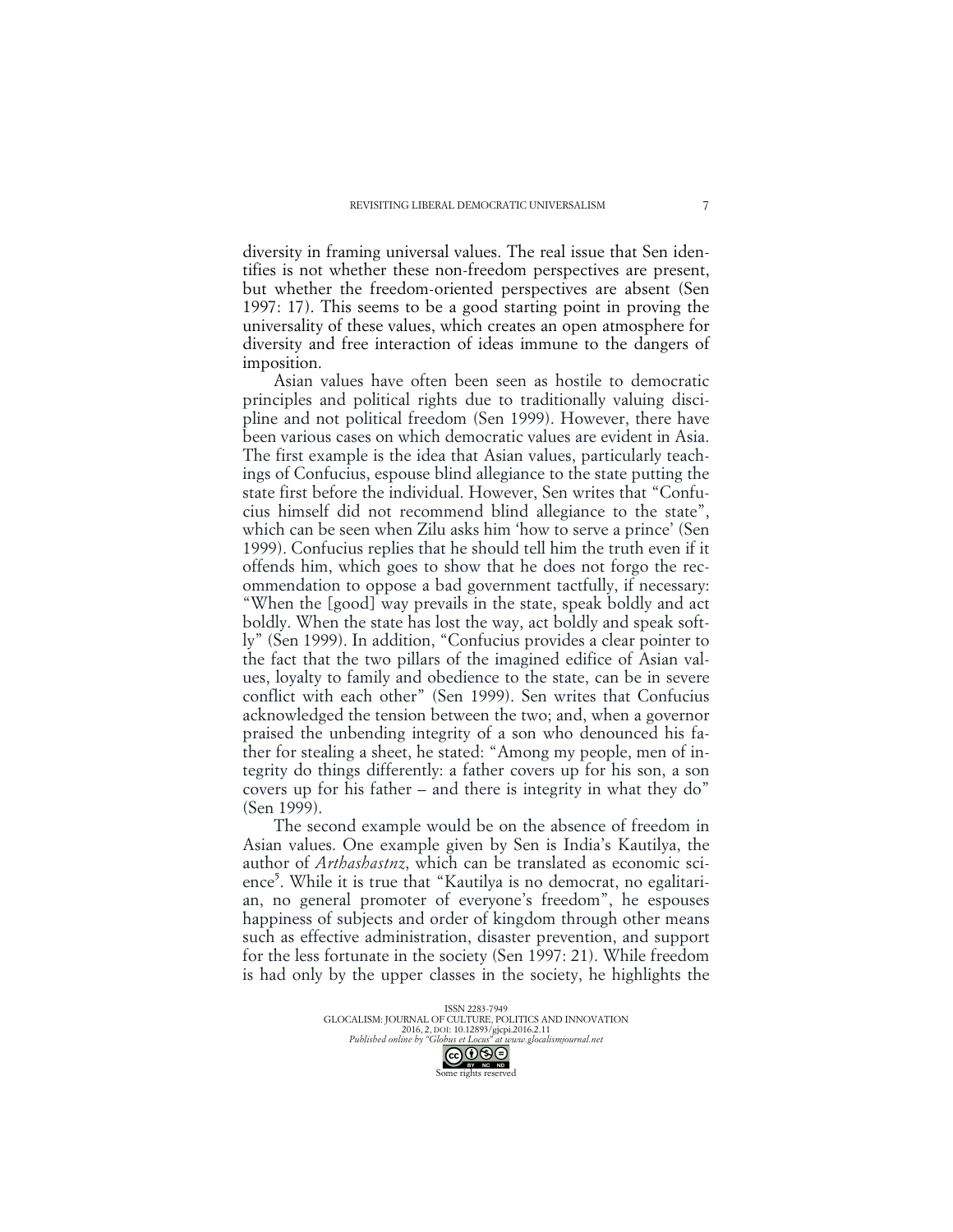importance of free exercise of these capabilities, which contrasts the governmental duties to the lower orders, making this limitation not far from the Greek concern with free men as opposed to slaves or women (Sen 1997: 21). An emphasis on freedom may not have been made by Kautilya as much as that of his European counterparts but nonetheless this value was still present in his political works.

In addition, Sen cites a few examples of religious tolerance in Asian values. He recognises how Islam is often portrayed as fundamentally intolerant of and hostile to individual freedom. However, he writes that "the presence of diversity and variety within a tradition applies very much to Islam as well" citing the examples of Akbar and most of the other Moghul emperors (except Aurangzeb) in India, Turkish emperors (who he claims were often more tolerant than their European contemporaries), as well as the rulers of Cairo and Baghdad (to whom the great Jewish scholar Maimonides sought refuge from an intolerant Europe, where he was born) (Sen 1999). Akbar, to cite a more concrete example, issued various enactments at this juncture of history, and some of these focused on religious tolerance, including the following:

No man should be interfered with on account of religion, and anyone [is] to be allowed to go over to a religion he pleased. If a Hindu, when a child or otherwise, had been made a Muslim against his will, he is to be allowed, if he pleased, to go back to the religion of his fathers (Sen 1997: 23).

Moreover, upon exploring outside the Asian context, there are some cases in which the understandings of certain values do not necessarily follow the 'universal' definition of individual human rights. James W. Zion wrote about a different kind of understanding of human rights, in the book *Human Rights in Cross-Cultural Perspectives: A Quest for Consensus*. He points out that North American Indians understand human rights as families, groups, and Peoples, neither separating the individual from the group nor separating religion from secular life (Zion 1992: 207). "Human rights laws, which are supposed to be based upon 'universal' human values, are presently largely irrelevant to Indians"<sup>6</sup> (Zion 1992: 207). To cite an example, "Indians of the United States seldom use discrimination law, as is reflected in the law reports and human rights agency caseload statistics; and Indian litigation reflects their overwhelming concern about their group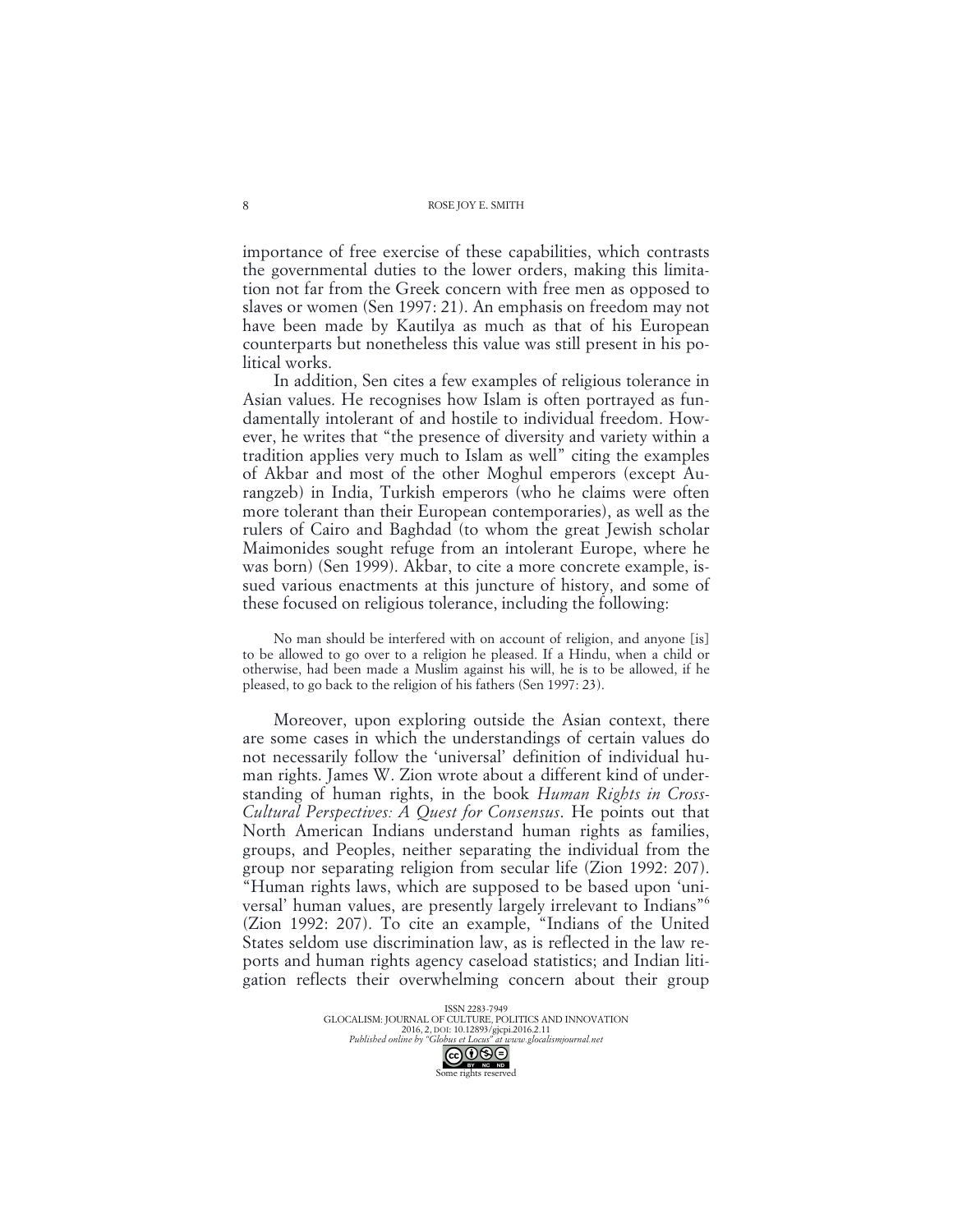rights, rather than individual rights" (Zion 1992: 207). Josiah A. M. Cobbah, in his article entitled *African Values and the Human Rights Debate: An African Perspective*, also wrote how Africans emphasise groupness, sameness, and commonality (Cobbah 1987: 320). By citing John S. Mbiti's work *African Religions and Philosophy*, Cobbah wrote that the philosophy of existence for the African could be summed up as: "I am because we are, and because we are therefore I am" (Cobbah 1987: 320). "A comparison of African and Western social organization clearly reveals the cohesiveness of African society and the importance of kinship to the African lifestyle", contrasting how "Westerners are able to carry out family life in the form of the nuclear family and often in isolation from other kin" while "Africans do not have the concept of a nuclear family and operate within a broader arena of the extended family" (Cobbah 1987: 320). Instead of a rather Western notion of survival of the fittest and control over nature, "the African worldview is tempered with the general guiding principle of the survival of the entire community and a sense of cooperation, interdependence, and collective responsibility" (Cobbah 1987: 320).

Instead of obscuring the reality of particularities through conceptual analyses that seek to superimpose Western derived individualistic paradigms, it is imperative to explore the implications of the diverse character of these worldviews and how it would be possible to accommodate non-Western values in our understanding of liberal democracy. This does not mean that this paper opposes the idea of a universal definition of liberal democracy but rather a broader more accommodating kind would do it more justice than a narrow ethnocentric one. This approach would strengthen the universal claim of liberal democracy instead of treating societies that do not consent or subscribe to the Western hegemonic definition of liberal democracy as hostile to it.

# THE IRONY OF DEMOCRATIC IMPERIALISM

What seems to happen in the world today is a phenomenon that has been called 'democratic imperialism'. It was defined by Filip Spagnoli in *Democratic Imperialism: A Practical Guide*, as "the imperialism of an idea, not of territory or power" (Spagnoli 2004: xiii). He continues his definition by adding that "the pur-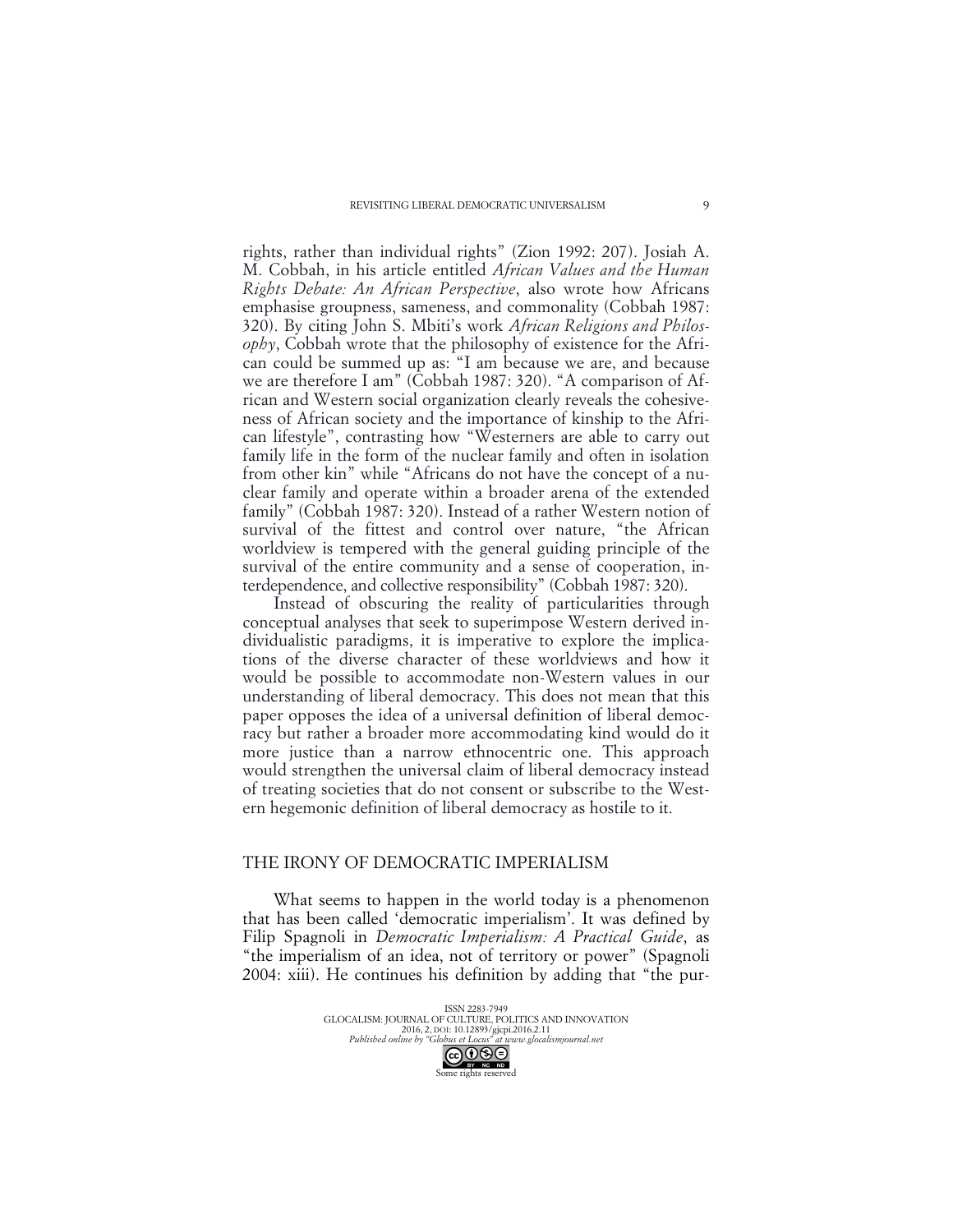#### ROSE JOY E. SMITH

pose is not the creation of a political and territorial empire but the establishment of the empire of democracy and human rights, although not at the expense of political, territorial, cultural or economic independence" and "it does not imply the wish to colonise the world, civilise the uncivilised, or assimilate other cultures" (Spagnoli 2004: xiii). However, this does not seem to be the case. It is important to note that an imperialism of an idea is just as dangerous as that of territory and power and it may even be more dangerous than the latter two. A certain core assumption of a state's inability to fulfil its obligations as civilised sovereign nations (which is one of the core reasons for humanitarian intervention) has resulted to the international community's toleration of frequent violations of their sovereignty for the sake of some 'high principles' that leads to democracy.

Certain efforts aimed at humanitarian intervention in the name of democracy and human rights "assumes the inability of the non-Western countries to fulfil their obligations as civilised sovereign nations" (Acharya 2007). As pointed out by Jia Qinguo, "weaker, developing countries, legitimizing international intervention entails loss of, damage to, independence, sovereignty, political stability, and people's welfare" (Jia Qinguo, p. 30, in "Humanitarian Intervention: The Evolving Asian Debate", cited in Acharya 2007). While it claims to be for the common good, it is important to know that "humanitarian intervention is not as universal a principle as its Western proponents make it out to be, because the problems that justify such intervention are not problems for the West" (Acharya 2007). Stephen D. Krasner, in his book *Sovereignty: Organized Hypocrisy*, recognises the reality that national power and interest, instead of international norms, continue to be the most powerful explanation of the behaviour of states today. In an interview with Harry Kreisler for the Institute of International Studies in University of California, Berkeley, Krasner describes the phenomenon of organised hypocrisy as "when states say one thing but do another; they rhetorically endorse the normative principles or rules associated with sovereignty but their policies and actions violate these rules" (Kreisler 2003). These arguments have been used in favour of interventions highlighting certain impulses of old-fashioned militarism and imperialism under the cloak of a crusade for justice, democracy, and peace despite the unapproved intervention of NATO (Parker 2003: 161).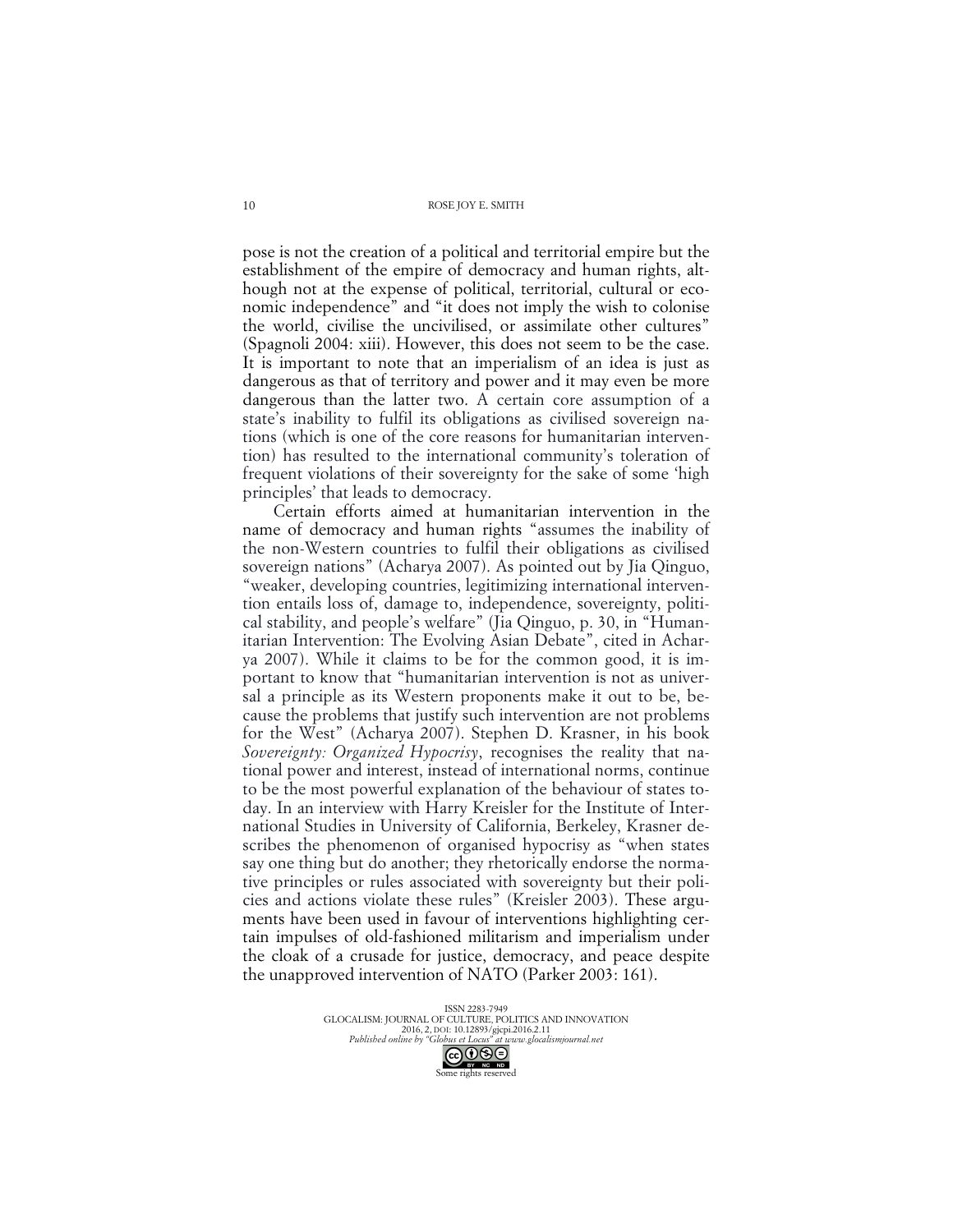Emmanuelle Jouannet strengthens such claim by emphasizing the formal, ideological, and universal character of democracy as an on-going process of legalised imperial hegemony of Western values through international law, which combines "a universalist façade with discriminatory and imperialistic practices" (Jouannet 2007: 382). She claims that "if we understand imperialism to mean domination and the imposition on others of one's own legal and economic systems, it cannot be denied that classical, Eurocentric international law both accompanied and legitimated this imperialism" (Jouannet 2007: 382). Due to decolonization and a desire a new justification for continuous European subjugation of non-Western territory, a new body of international law emerged stating that "a sovereign statehood required a 'delimited territory, a stable population, and most importantly, a reliable government with the will and capacity to carry out international obligations' none of which non-Western states are in possession of due to being what W.E. Hall describes as 'differently civilised'" (Jackson, p. 61, cited in Acharya 2007).

Certain scholars such as Omar G. Encarnación have also subscribed to the term 'democratic imperialism' when describing certain countries' obsession with its role as a global moral crusader for bringing freedom and democracy to autocratic countries. Encarnación, in his article entitled *The Follies of Democratic Imperialism*, cites that certain democratic crusaders entail the creation of democracy through undemocratic means in such a way that the imposition of democracy requires a foreign entity to intrude in the political affairs of a state "robbing democracy of its indigenous legitimacy" (Encarnación 2005: 56). He claims that arguably "the most intrusive step in the imposition of democracy is the creation of an interim or provisional government", which are "designed to meet short-term interests, such as securing political order, rather than the more complex task of developing democratic institutions" (Encarnación 2005: 56). This has occurred as early as after the Second World War, where communist leaning leaders were often challenged and if successful, replaced by installing a noncommunist leader who is just as autocratic (and even debatably more autocratic) than the previous one. This, in itself, hinders democracy to flourish because instead of letting allowing nations to foster their own path to democracy, its imposition creates political unrest and a rather superficial ineffective democratic order,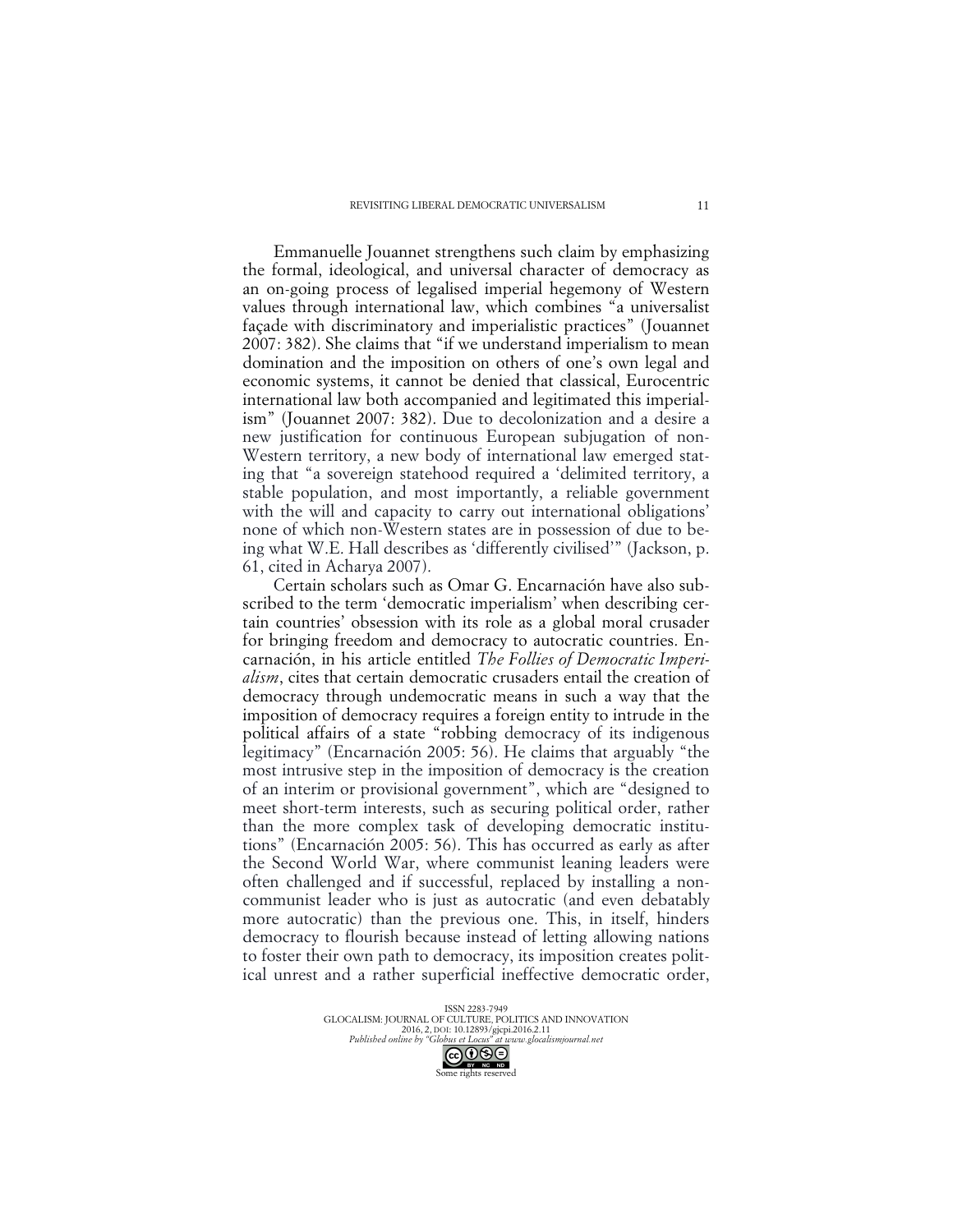especially to nations that refuse to give its consent to the hegemonic ideology.

Instead of facilitating conditions that enable nations to embrace democracy on their own free will such as promoting human rights, alleviating poverty and building effective governing institutions, some nations have taking a rather more coercive, heavyhanded approach (Mentan 2015: 149). Farid Younos, in *Democratic Imperialism: Democratization vs. Islamization*, writes that "Muslims believe that the West through a political system of government wants Muslims to be subjugated, ripped of their cultural identity", by "installing a corrupt and secular person in their country of domination or bringing back to power their own puppet" (Younos: 48). He claims that self-determination is ironically deterred by democratic imperialism. "Once a society is stripped of its cultural identity, it is very easy to dominate, to exploit and to carry on an imperialistic agenda", because it does not have to consider the ingredients and nuts and bolts of subaltern societies such as that of Muslims. The stripping of the subaltern's identity paves the way for the their consent to embrace the hegemonic ideology undermining one of the very backbones of liberal democracy and international law, which is self-determination.

### **CONCLUSION**

Through this rhetorical criticism on the western hegemonic status of the definition of liberal democracy, it has explored certain aspects of liberal democracy in that, first, the Kantian notion of moral cosmopolitanism has provided the initial step of Western dominance by asserting a universalistic definition of liberal democracy that puts all other alternatives in question and hostile; second, liberal democracy, despite of its universalistic and cosmopolitan claim, seem to treat this value as a particular through its adherence to Western values and rejection of non-Western perspectives of it; and lastly, this democratic imperialism hampers nation's self-determination, which serves as one of the backbones of the ideology itself.

These put into question the democratization mechanisms used today because of their rather discriminatory idea of what liberal democratic universal values are. The promotions of liberal

> ISSN 2283-7949 GLOCALISM: JOURNAL OF CULTURE, POLITICS AND INNOVATION 2016, 2, DOI: 10.12893/gjcpi.2016.2.11 *Published online by "Globus et Locus" at www.glocalismjournal.net*  $\bigcirc$   $\bigcirc$   $\bigcirc$ Some rights reserved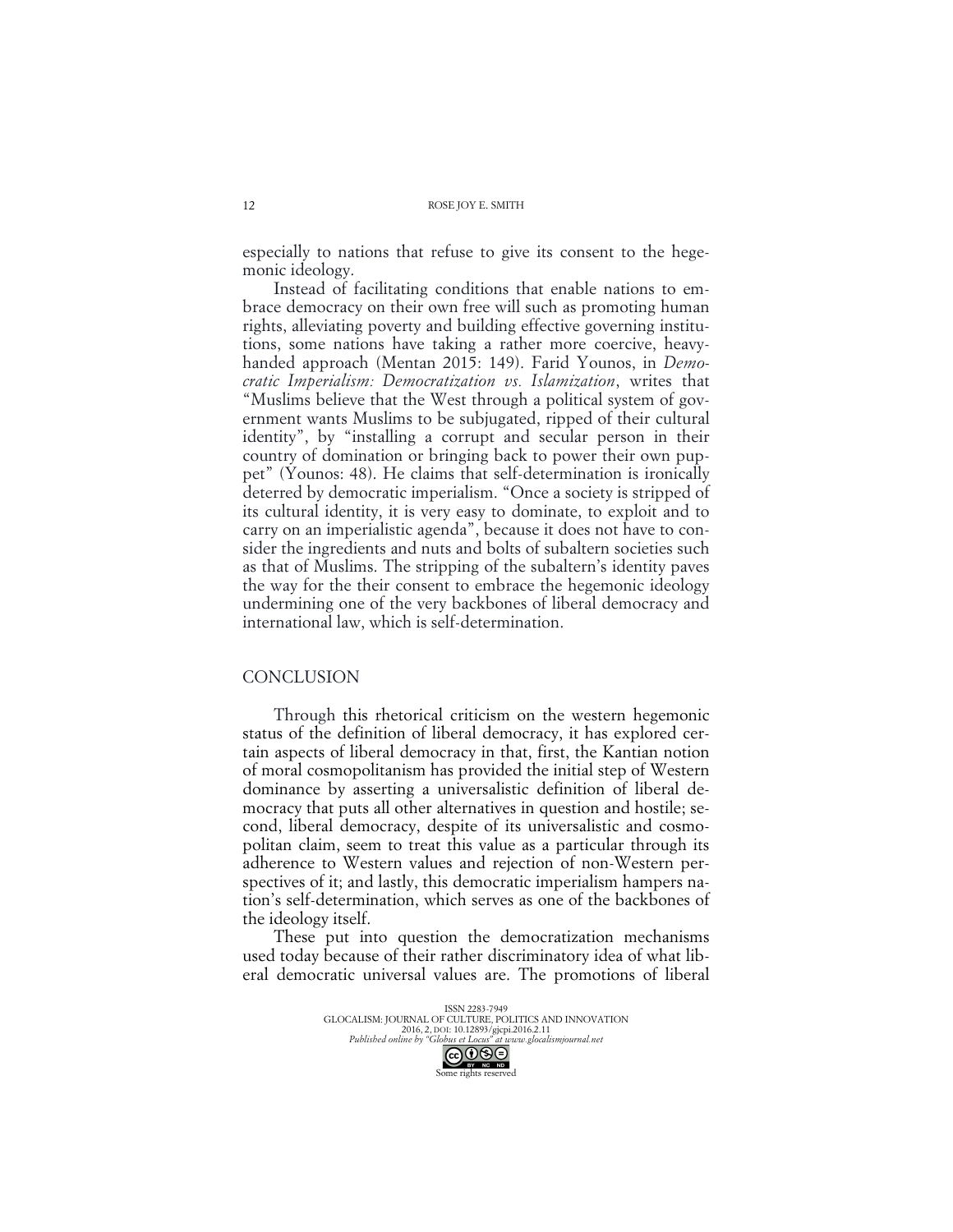democratic values seems to be particularistic in such that it disregards the different societies, different cultures, and different belief systems the world has. These subaltern societies have liberal democratic values but they simply are not in the form of which the hegemony construes them. By disregarding diversity, a rather particularistic interpretation of this ideology has pushed for universal legitimization, which justifies its imposition on subaltern nations giving birth to violence, resistance, and atrophy. The development of democracy from outside does not give birth to genuine, stable, and strong regimes. It should be fostered through a genuinely universalistic definition of liberal democracy that starts from within a nation.

There seems to be a need to remember US President Herbert Hoover's promise to promote democracy by example rather than by force, particularly to Latin America, when he said: "True democracy is not and cannot be imperialistic" (Mentan 2015: 149). Should liberal democracy be the end point of humanity's sociocultural evolution, like what Fukuyama, has asserted, then it should happen organically, genuinely, and wilfully making it free from outside imposition. It has to evolve through its people, in its own way, and within its own context. Although democracy is often believed to have come from Europe, particularly in Ancient Athens, there have been suggestions that democratic forms of government have existed in other areas of the world well before the  $5<sup>th</sup>$  century B.C either through tribalism or what scholars now call as primitive democracy. This allows a broader definition of what democracy is considering the numerous kinds of societies the world has today with their own peculiar history that one can never be the same with the other. This should limit the imposition of one overarching hegemonic definition of what democracy is and allow various interpretations depending on the context of the society incorporating, its culture, its values, and its identity, instead of discriminating against subaltern alternatives to the hegemonic standards of liberal democracy.

> ISSN 2283-7949 GLOCALISM: JOURNAL OF CULTURE, POLITICS AND INNOVATION 2016, 2, DOI: 10.12893/gjcpi.2016.2.11<br>Published online by "Globus et Locus" at www.glocali *Published online by "Globus et Locus" at www.glocalismjournal.net*

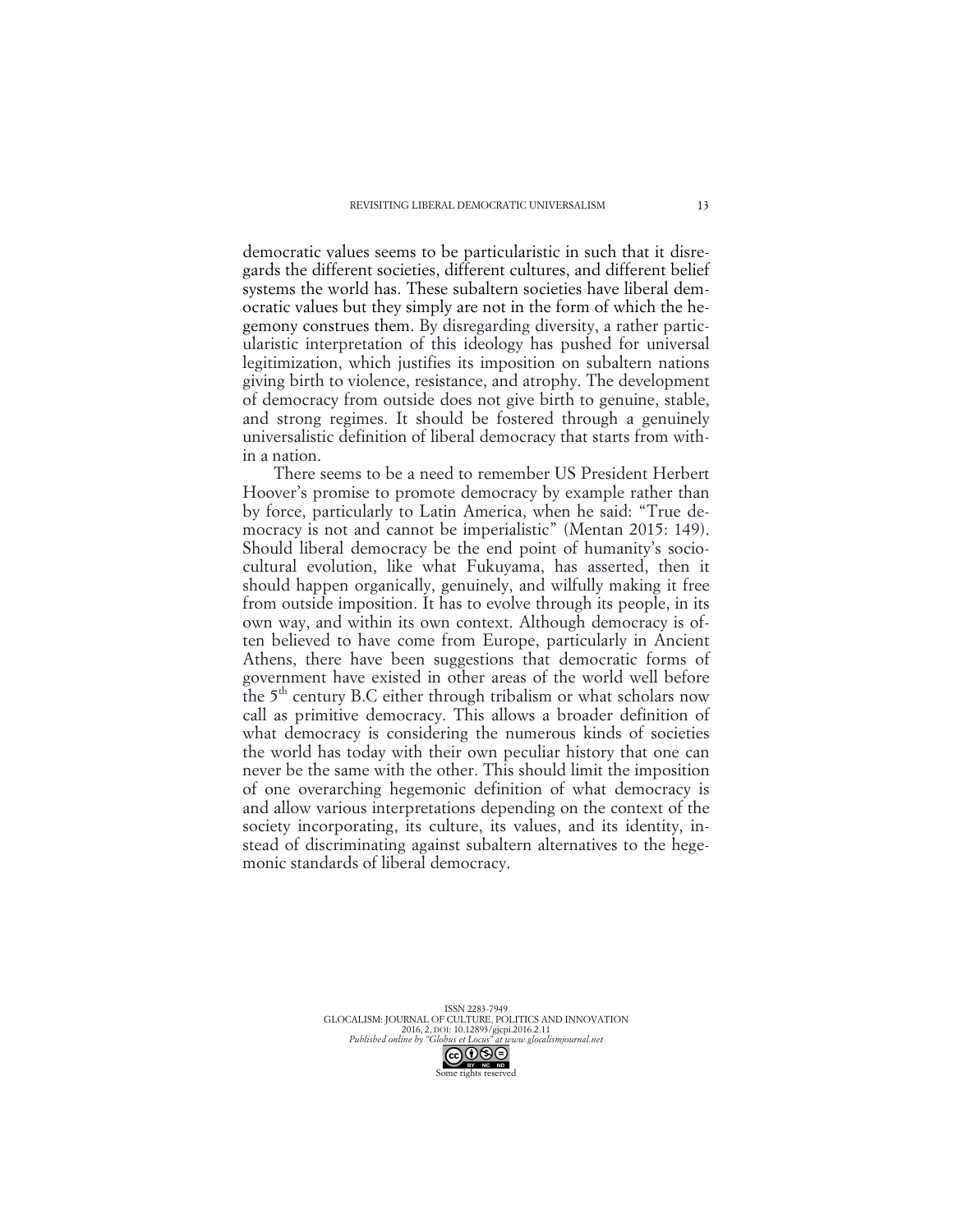ROSE JOY E. SMITH

#### **NOTES**

<sup>1</sup> The Economist Intelligence Unit's index of democracy, on a 0 to 10 scale, is based on the ratings for 60 indicators, grouped into five categories: electoral process and pluralism; civil liberties; the functioning of government; political participation; and political culture. Each category has a rating on a  $\overline{0}$  to 10 scale, and the overall Index is the simple average of the five category indexes. Full democracies are countries in which not only basic political freedoms and civil liberties are respected, but also tend to be underpinned by a political culture conducive to the flourishing of democracy. The functioning of government is satisfactory. Media are independent and diverse. There is an effective system of checks and balances. The judiciary is independent and judicial decisions are enforced. There are only limited problems in the functioning of democracies (The Economist 2016).

<sup>2</sup> Freedom in the World 2015 evaluates the state of freedom in 195 countries and 15 territories during 2014. Each country and territory is assigned two numerical ratings – from 1 to 7 – for political rights and civil liberties, with 1 representing the most free and 7 the least free. The two ratings are based on scores assigned to 25 more detailed indicators. The average of a country or territory's political rights and civil liberties ratings determines whether it is Free, Partly Free, or Not Free. The methodology, which is derived from the Universal Declaration of Human Rights, is applied to all countries and territories, irrespective of geographic location, ethnic or religious composition, or level of economic development. Freedom in the World assesses the real-world rights and freedoms enjoyed by individuals, rather than governments or government performance per se. Both state and nonstate actors, including insurgents and other armed groups, can affect political rights and civil liberties (Freedom House 2015).

<sup>3</sup> Political rights enable people to participate freely in the political process, including the right to vote freely for distinct alternatives in legitimate elections, compete for public office, join political parties and organizations, and elect representatives who have a decisive impact on public policies and are accountable to the electorate (Freedom House).

<sup>4</sup> Civil liberties allow for the freedoms of expression and belief, associational and organizational rights, rule of law, and personal autonomy without interference from the state (Freedom House).

<sup>5</sup> "First, Kautilya is a consequentialist of quite a narrow kind. While the objectives of promoting the happiness of subjects and order in the kingdom are strongly backed up by detailed policy advice, he depicts the king as a benevolent autocrat, whose power is to be maximized through good organization. Thus, Artkzshastra presents penetrating ideas and suggestions on such practical subjects as famine prevention and administrative effectiveness that remain relevant even today, more than two thousand years later; yet at the same time, it advises the king how to get his way, if necessary through the violation of freedom of his opponents and adversaries. Second, Kautilya seems to attach little importance to political or economic equality, and his vision of good society is strongly stratified according to lines of class and caste. Even though the objective of promoting happiness, which is given an exalted position in the hierarchy of values, is applied to all, the other objectives have clearly inegalitarian form and content. There is an obligation to give the less fortunate members of the society the support that they need to escape misery and enjoy life – Kautilya specifically identifies as the duty of the king to 'provide the orphans, the aged, the infirm, the afflicted, and the helpless with maintenance', along with providing 'subsistence to helpless women when they are carrying and also to the [newborn] children they give birth to'. But recognizing that obligation is very far from valuing the freedom of these people to decide how to live – tolerating heterodox" (Sen 1997: 21-22, citing Kautdya's Arthasastra, translated by R. Shama Sastry).

<sup>6</sup> Zion stresses the importance of understanding how the fact that communist regimes claim the same understanding of human rights as that of the Native American Indians as a substantiating force in not opening up lines of communication and hearing Indian views.

> ISSN 2283-7949 GLOCALISM: JOURNAL OF CULTURE, POLITICS AND INNOVATION 2016, 2, DOI: 10.12893/gjcpi.2016.2.11<br>Published online by "Globus et Locus" at www.glocali *Published online by "Globus et Locus" at www.glocalismjournal.net*